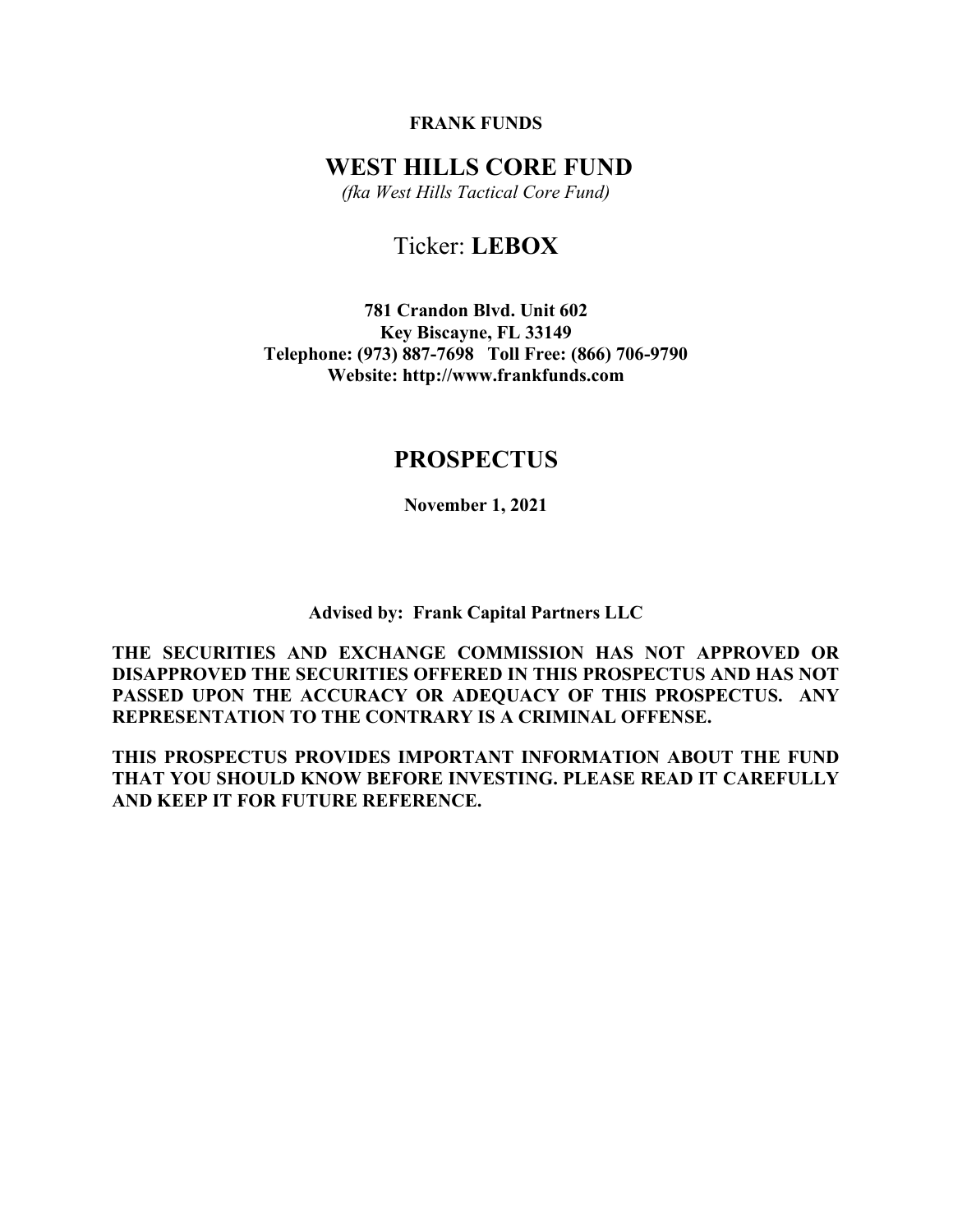# **TABLE OF CONTENTS**

| ADDITIONAL INFORMATION ABOUT INVESTMENT STRATEGIES AND RELATED RISKS 6 |  |
|------------------------------------------------------------------------|--|
|                                                                        |  |
|                                                                        |  |
|                                                                        |  |
|                                                                        |  |
|                                                                        |  |
|                                                                        |  |
|                                                                        |  |
|                                                                        |  |
|                                                                        |  |
|                                                                        |  |
|                                                                        |  |
|                                                                        |  |
|                                                                        |  |
|                                                                        |  |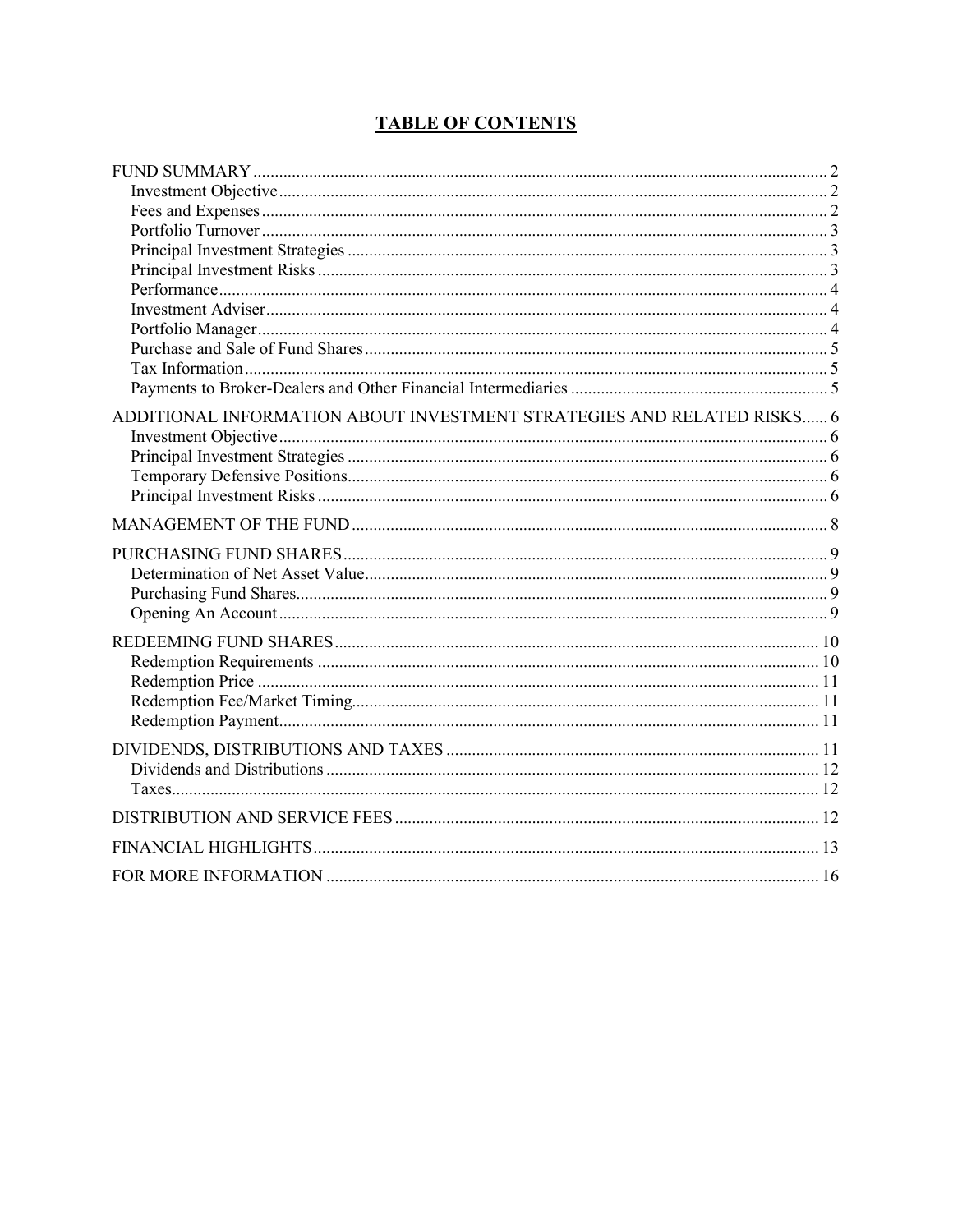# WEST HILLS CORE FUND SUMMARY

Investment Objective. The West Hills Core Fund's investment objective is to provide long-term capital appreciation.

Fees and Expenses. This table describes fees and expenses that you may pay if you buy and hold West Hills Core Fund's (formerly, the West Hills Tactical Core Fund) (the "Fund") shares.

| <b>Shareholder Fees (fees paid directly from your investment)</b>                                                   |          |
|---------------------------------------------------------------------------------------------------------------------|----------|
| Maximum Deferred Sales Charge (Load)<br>(as a percentage of redemption proceeds)                                    | $0.00\%$ |
| Redemption Fee (as a percentage of amount redeemed on<br>shares held less than 5 business days)                     | $2.00\%$ |
| Annual Fund Operating Expenses (expenses that you pay each<br>year as a percentage of the value of your investment) |          |
| <b>Management Fees</b>                                                                                              | 0.99%    |
| Distribution and/or Service (12b-1) Fees                                                                            | $0.00\%$ |
| Other Expenses                                                                                                      | 3.85%    |
| Acquired Fund Fees and Expenses <sup>1</sup>                                                                        | 0.10%    |
| <b>Total Annual Fund Operating Expenses</b>                                                                         | 4.84%    |
| Fee Waiver and/or Expense Reimbursement <sup>2</sup>                                                                | 3.18%    |
| Total Annual Fund Operating Expenses After Fee Waiver<br>and/or Expense Reimbursement                               | $1.66\%$ |

<sup>1</sup> Acquired Fund Fees and Expenses are indirect costs of investing in other investment companies. The operating expenses in this fee table will not correlate to the expense ratio in the Fund's financial highlights because the financial statements include only the direct operating expenses incurred by the Fund.

<sup>2</sup> Frank Capital Partners LLC (the "Adviser"), has contractually agreed to waive its management fees and/or assume expenses to the extent necessary to reduce the Total Annual Fund Operating Expenses (exclusive of any front-end or contingent deferred loads, taxes, all interest, brokerage commissions, expenses incurred in connection with any merger or reorganization, dividend expense on securities sold short, underlying fund fees, 12b-1 fees and expenses, and extraordinary expenses such as litigation) when they exceed 1.49% of the Fund's average daily net assets (the "Annualized Expense Ratio"). This agreement will continue in effect until October 31, 2022. Any waivers and reimbursements made by the Adviser to the Fund are subject to recoupment by the Adviser within three (3) years following the date of such waiver or reimbursement, provided that such recoupment does not cause the Total Annual Fund Operating Expenses to exceed the Annualized Expense Ratio in effect at the time of the (i) fee waiver and/or expense assumption, or (ii) the fee recoupment. This agreement shall be terminated upon the termination of the advisory agreement or, with respect to the Fund, in the event of its merger or liquidation.

Example: This example is intended to help you compare the cost of investing in the Fund with the cost of investing in other mutual funds. The example assumes that you invest \$10,000 in the Fund for the time periods indicated and then redeem all of your shares at the end of those periods. The example also assumes that your investment has a 5% return each year and that the Fund's operating expenses remain the same. Although your actual costs may be higher or lower, based on these assumptions your costs would be:

| 1 Year | 3 Years | 5 Years | 10 Years |
|--------|---------|---------|----------|
| \$169  | \$523   | \$1,593 | \$4,283  |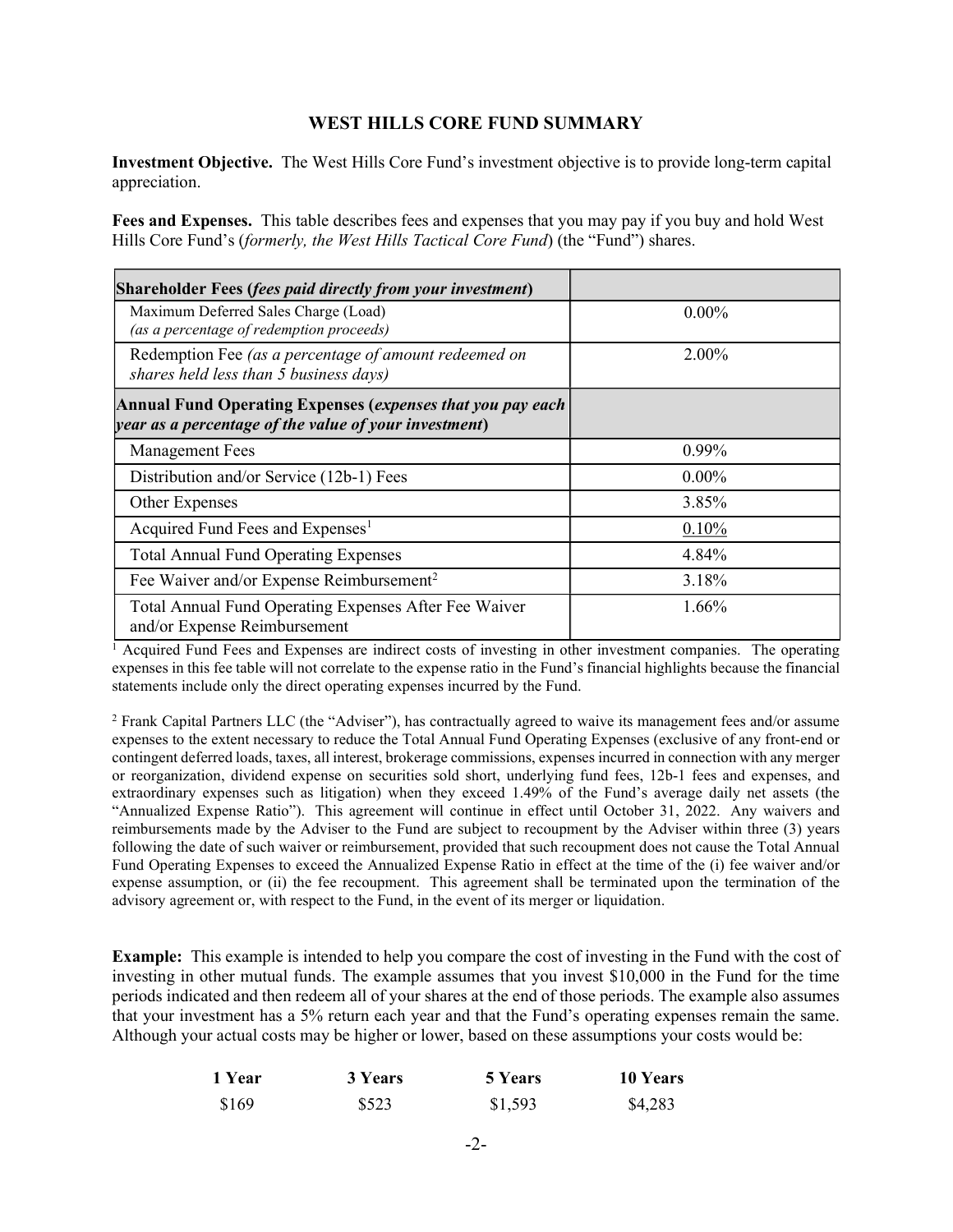Portfolio Turnover. The Fund pays transaction costs, such as commissions, when it buys and sells securities (or "turns over" its portfolio). A higher portfolio turnover may indicate higher transaction costs and may result in higher taxes when Fund shares are held in a taxable account. These costs, which are not reflected in annual fund operating expenses or in the Example, affect the Fund's performance. During the most recent fiscal year, the Fund's portfolio turnover rate was 24.54% of the average value of its portfolio. During the most recent fiscal year, the Fund was managed by a different strategy and different adviser than the previous fiscal year.

## Principal Investment Strategies.

The Fund seeks to achieve its investment objective by investing at least 50% of net assets in common stocks or exchange traded funds ("ETFs") included in the S&P 500 Index®, which broadly represents the performance of common stocks publicly traded in the United States. The Fund may also hold up to 50% of net assets in cash and cash equivalents as a means of reducing the Fund's volatility when the Adviser's view of volatility indexes mandates. The Adviser will use volatility indexes such as the 9-day CBOE S&P 500 Index, 1-month CBOE S&P 500 Index, 3-month CBOE S&P 500 Index, 6-month CBOE S&P 500 Index, and 1-year observed CBOE Volatility Index to determine its allocation in common stocks, exchange traded funds, or cash equivalents.

Under normal circumstances, the Adviser may also write covered calls on up to 100% of Fund assets in order to generate income for the Fund. In addition to covered calls, the Fund's Adviser will use put options for hedging purposes on its equity positions.

### Principal Investment Risks

As with any mutual fund investment, loss of money is a risk of investing. An investment in the Fund is not a deposit in a bank and is not insured or guaranteed by the Federal Deposit Insurance Corporation ("FDIC") or any other government agency. The risks associated with an investment in the Fund can increase during times of significant market volatility, and there can be no assurance that the Fund will achieve its investment objective. The principal risks of investing in the Fund are:

Cash and Cash Equivalents Risk: At any time, the Fund may have significant investments in cash or cash equivalents. When a substantial portion of a portfolio is held in cash or cash equivalents, there is the risk that the value of the cash account, including interest, will not keep pace with inflation, thus reducing purchasing power over time.

Common Stock Risk: The Fund may have significant investments in common stocks. Historically, common stocks are more volatile than other securities such as bonds. The common stock of a company that experiences financial distress may lose significant value or become worthless. The rights of common stockholders are subordinate to all other claims on a company's assets including debt holders and preferred stockholders; therefore, the Fund could lose money if a company in which it invests becomes financially distressed.

ETF Risk: The cost of investing in the Fund will be higher than the cost of investing directly in ETFs and may be higher than other mutual funds that invest directly in stocks and bonds. Each ETF is subject to specific risks, depending on the nature of the ETF.

Put and Call Option Risk: The seller (writer) of a call option which is covered (e.g., the writer holds the underlying security) assumes the risk of a decline in the market price of the underlying security below the purchase price of the underlying security less the premium received, and gives up the opportunity for gain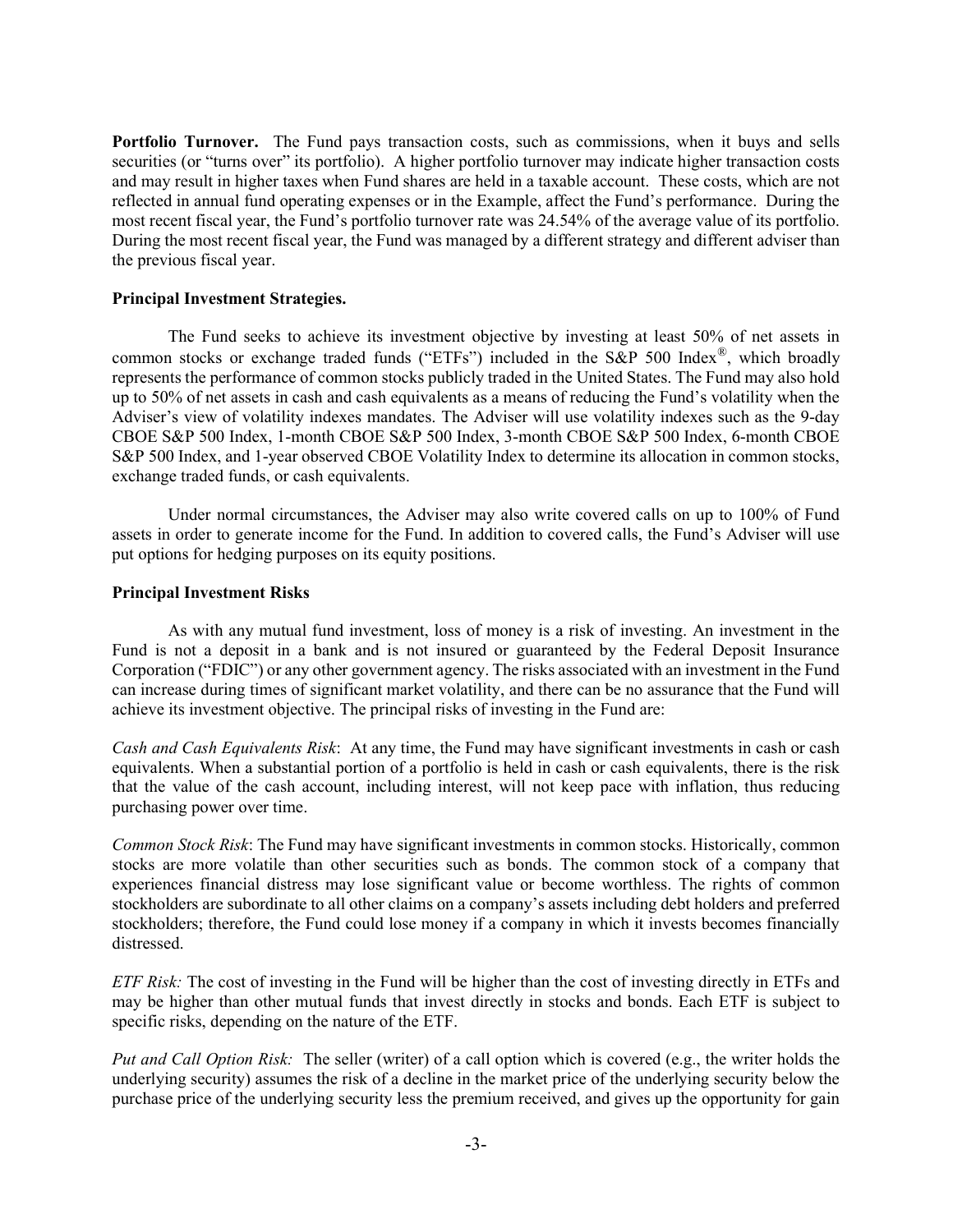on the underlying security above the exercise price of the option. The buyer of a call option assumes the risk of losing its entire premium invested in the call option. The seller (writer) of a put option which is covered (e.g., the writer has a short position in the underlying security) assumes the risk of an increase in the market price of the underlying security above the sales price (in establishing the short position) of the underlying security plus the premium received, and gives up the opportunity for gain on the underlying security below the exercise price of the option. The buyer of a put option assumes the risk of losing his entire premium invested in the put option.

Market and Geopolitical Risk: The increasing interconnectivity between global economies and financial markets increases the likelihood that events or conditions in one region or financial market may adversely impact issuers in a different country, region or financial market. Securities in the Fund's portfolio may underperform due to inflation (or expectations for inflation), interest rates, global demand for particular products or resources, natural disasters, pandemics, epidemics, terrorism, regulatory events and governmental or quasi-governmental actions. The occurrence of global events similar to those in recent years, such as terrorist attacks around the world, natural disasters, social and political discord or debt crises and downgrades, among others, may result in market volatility and may have long term effects on both the U.S. and global financial markets. It is difficult to predict when similar events affecting the U.S. or global financial markets may occur, the effects that such events may have and the duration of those effects. Any such event(s) could have a significant adverse impact on the value and risk profile of the Fund's portfolio. The current novel coronavirus (COVID-19) global pandemic and the aggressive responses taken by many governments, including closing borders, restricting international and domestic travel, and the imposition of prolonged quarantines or similar restrictions, as well as the forced or voluntary closure of, or operational changes to, many retail and other businesses, has had negative impacts, and in many cases severe negative impacts, on markets worldwide. It is not known how long such impacts, or any future impacts of other significant events described above, will or would last, but there could be a prolonged period of global economic slowdown, which may impact your Fund investment. Therefore, the Fund could lose money over short periods due to short-term market movements and over longer periods during more prolonged market downturns.

Portfolio Turnover Risk: The Fund may engage in active and frequent trading of portfolio securities to achieve its principal investment strategies. To the extent the Fund has high portfolio turnover, it will generally incur additional costs due to greater brokerage commission expenses (and dealer spreads built into the cost of the securities) than those incurred by a fund with a lower portfolio turnover rate. The higher portfolio turnover rate may result in the realization for federal income tax purposes of additional net capital gains, which also may result in substantial ordinary income to shareholders. These factors may negatively affect the Fund's performance.

Cybersecurity Risks: Despite the various protections utilized by the Fund and its service providers, systems, networks, or devices utilized by the Fund potentially can be breached. The Fund and its shareholders could be negatively impacted as a result of a cybersecurity breach.

# Performance

This section normally would include a bar chart and average annual total return table. This information is not included because the Fund does not have a full calendar year of investment returns since the Fund most recently changed its investment adviser and strategy.

Investment Adviser. Frank Capital Partners LLC is the Fund's investment adviser.

Portfolio Manager. Mr. Alan McClymonds is the Fund's portfolio manager and has been primarily responsible for the day-to-day management of the Fund since October 2020. From 2016 to present, Mr.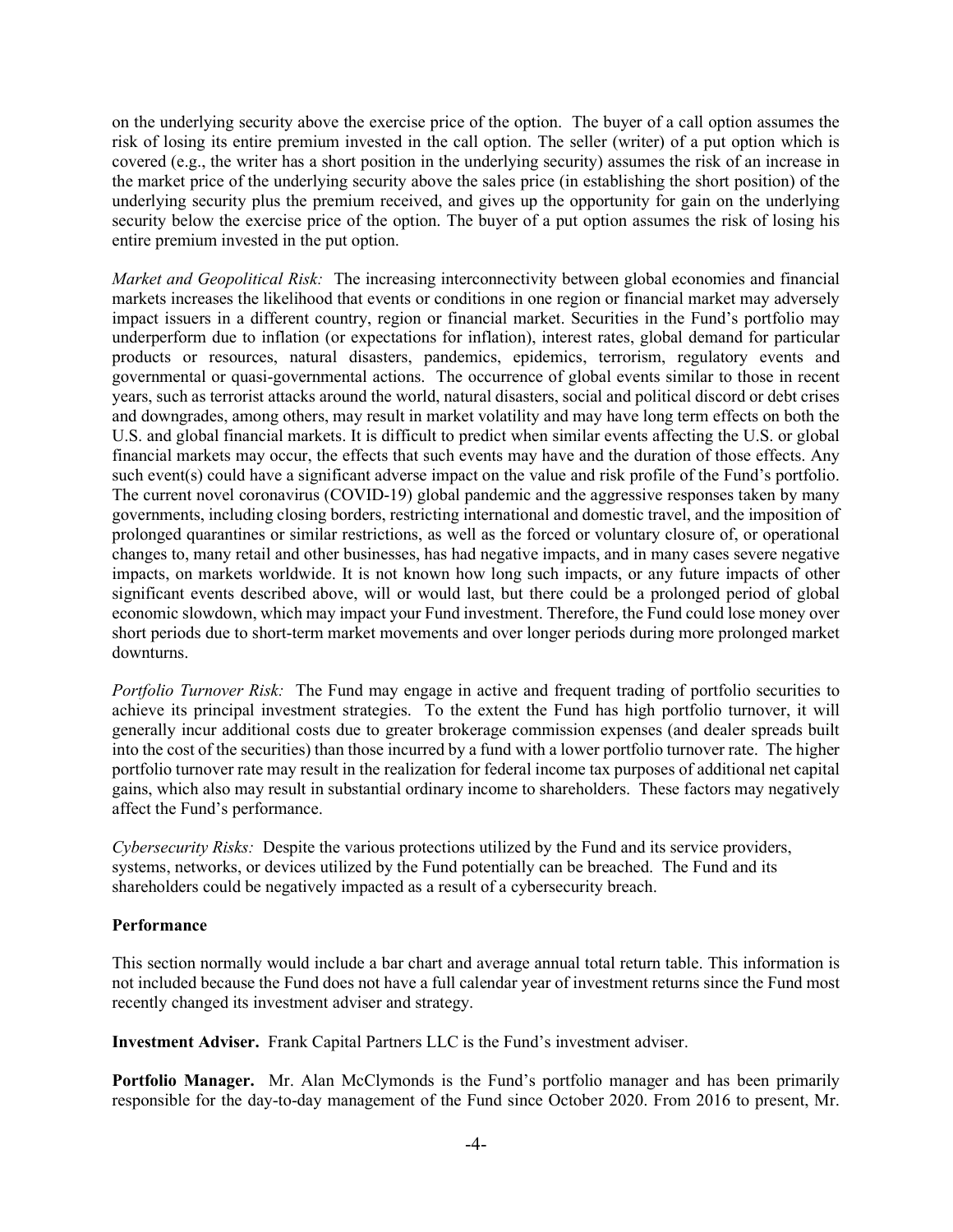McClymonds advised several portfolios for himself and family members. The SAI provides additional information about the Portfolio Manager's compensation, other accounts managed by the Portfolio Manager, and the Portfolio Manger's ownership of securities in the Fund.

Purchase and Sale of Fund Shares. The minimum initial investment in the Fund for all account types is \$1000. The minimum subsequent investment for any class of shares is \$100. You may purchase and redeem shares of the Fund on any day that the New York Stock Exchange is open. Redemption requests may be made by telephone or mail and will be paid by check or wire transfer.

Tax Information. Dividends and capital gain distributions you receive from the Fund are taxable to you at either ordinary income or capital gains tax rates unless you are investing through a tax-deferred account such as an IRA or 401(k).

Payments to Broker-Dealers and Other Financial Intermediaries. If you purchase shares of the Fund through a broker-dealer or other financial intermediary (such as a bank), the Fund and its related companies may pay the intermediary for the sale of Fund shares and related services. These payments may create a conflict of interest by influencing the broker-dealer or other intermediary and your salesperson to recommend the Fund over another investment. Ask your salesperson or visit your financial intermediary's website for more information.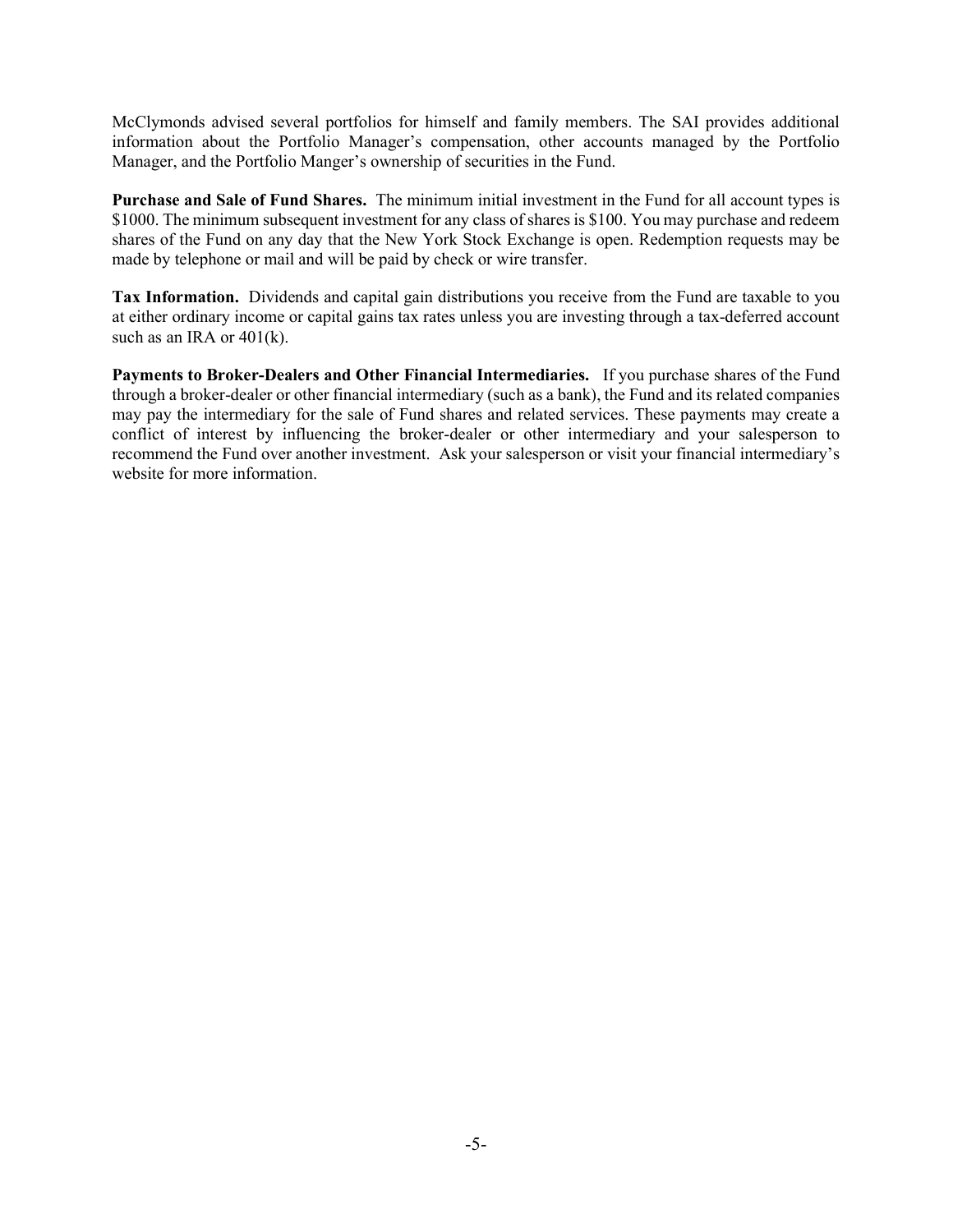# ADDITIONAL INFORMATION ABOUT INVESTMENT STRATEGIES AND RELATED RISKS

### Investment Objective

The Fund's investment objective is to provide long-term capital appreciation. The Fund's investment objective may be changed by the Fund's Board of Trustees (the "Board") upon prior written notice to shareholders.

## Principal Investment Strategies

The Fund seeks to achieve its investment objective by investing at least 50% of net assets in common stocks or ETFs included in the S&P 500 Index®, which broadly represents the performance of common stocks publicly traded in the United States. The Fund may also hold up to 50% of net assets in cash and cash equivalents as a means of reducing the Fund's volatility when the Adviser's proprietary tactical metrics mandate. The Adviser will use volatility indexes such as the 9-day CBOE S&P 500 Index, 1-month CBOE S&P 500 Index, 3-month CBOE S&P 500 Index, 6-month CBOE S&P 500 Index, and 1-year observed CBOE Volatility Index to determine its allocation in common stocks, exchange traded funds, or cash equivalents. The Fund may also write covered calls on up to 100% of assets. Under normal circumstances, the Adviser will write covered calls to generate income on its holdings.

When the Fund sells a covered call option, it receives a premium but it also agrees to sell a security at agreed upon price if the option is exercised. The option is "covered" if the Fund owns the security subject to the call, or, for certain types of calls, the call option may be covered by segregating liquid assets on the Fund's books that would enable the Fund to satisfy its obligations if the call is exercised. The covered calls may be written on individual equity securities held by the Fund or on selected securities indices. As more of the Fund's assets are allocated to covered call options, the Fund's ability to benefit from capital appreciation of the equity securities tied to the covered calls becomes more limited. However, the Fund may also benefit from the premiums received from the writing of the covered calls in cases when the value of the underlying equity security declines. In addition to covered calls, the Adviser will use put options for hedging purposes on its equity positions.

# Temporary Defensive Positions

In certain circumstances, such as to maintain liquidity, to meet unusually large redemptions, when the Adviser believes that market conditions are unfavorable for profitable investing, or when the Adviser is otherwise unable to locate attractive investment opportunities, the Fund may take temporary defensive positions that are inconsistent with the Fund's principal investment strategies For example, the Fund may hold up to 100% of its assets in cash, money market instruments or money market funds. If the Fund invests in shares of a money market fund or other investment company, the shareholders of that Fund will be subject to duplicative management fees. As a result of engaging in these temporary measures, the Fund may not achieve its investment objective, and the Fund may pay higher commissions as a result of increased portfolio turnover.

# Principal Investment Risks

Cash and Cash Equivalents Risk: At any time, the Fund may have significant investments in cash or cash equivalents. When a substantial portion of a portfolio is held in cash or cash equivalents, there is the risk that the value of the cash account, including interest, will not keep pace with inflation, thus reducing purchasing power over time.

Common Stock Risk: Historically, common stocks are more volatile than other securities such as bonds. The common stock of a company that experiences financial distress may lose significant value or become worthless. The rights of common stockholders are subordinate to all other claims on a company's assets including debt holders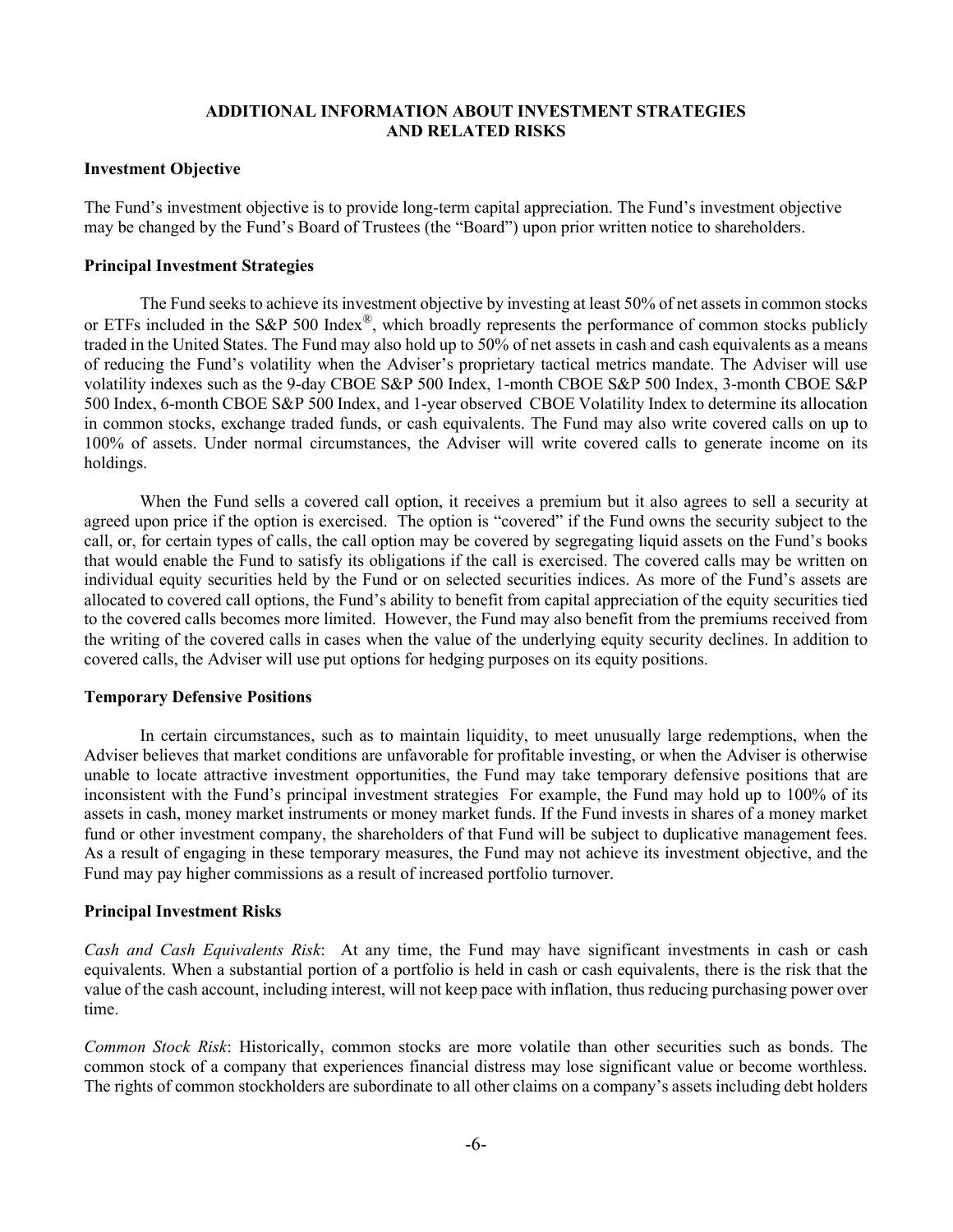and preferred stockholders; therefore, the Fund could lose money if a company in which it invests becomes financially distressed.

ETF Risk: The Fund may invest in ETFs as part of its principal investment strategies. ETFs are subject to investment advisory and other expenses, which will be indirectly paid by a Fund. As a result, your cost of investing in the Fund will be higher than the cost of investing directly in ETFs and may be higher than other mutual funds that invest directly in stocks and bonds. ETFs are listed on national stock exchanges and are traded like stocks listed on an exchange. ETF shares may trade at a discount to or a premium above net asset value if there is a limited market in such shares. ETFs are also subject to brokerage and other trading costs, which could result in greater expenses to the Fund. Because the value of ETF shares depends on the demand in the market, the adviser may not be able to liquidate the Fund's holdings at the most optimal time, adversely affecting performance. Each ETF is subject to specific risks, depending on the nature of its investment strategy. These risks could include liquidity risk, sector risk and emerging market risk. In addition, ETFs that use derivatives may be subject to counterparty risk, liquidity risk, and other risks commonly associated with investments in derivatives. ETFs in which the Funds invest will not be able to replicate exactly the performance of the indices they track, if any, because the total return generated by the securities will be reduced by transaction costs incurred in adjusting the actual balance of the securities. In addition, the ETFs in which the Funds invest will incur expenses not incurred by their applicable indices. Certain securities comprising the indices tracked by the ETFs may, from time to time, temporarily be unavailable, which may further impede the ETFs' ability to track their applicable indices.

Put and Call Option Risk: The seller (writer) of a call option which is covered (e.g., the writer holds the underlying security) assumes the risk of a decline in the market price of the underlying security below the purchase price of the underlying security less the premium received, and gives up the opportunity for gain on the underlying security above the exercise price of the option. The buyer of a call option assumes the risk of losing its entire premium invested in the call option. The seller (writer) of a put option which is covered (e.g., the writer has a short position in the underlying security) assumes the risk of an increase in the market price of the underlying security above the sales price (in establishing the short position) of the underlying security plus the premium received, and gives up the opportunity for gain on the underlying security below the exercise price of the option. The buyer of a put option assumes the risk of losing his entire premium invested in the put option.

Market and Geopolitical Risk: The increasing interconnectivity between global economies and financial markets increases the likelihood that events or conditions in one region or financial market may adversely impact issuers in a different country, region or financial market. Securities in the Fund's portfolio may underperform due to inflation (or expectations for inflation), interest rates, global demand for particular products or resources, natural disasters, pandemics, epidemics, terrorism, regulatory events and governmental or quasi-governmental actions. The occurrence of global events similar to those in recent years, such as terrorist attacks around the world, natural disasters, social and political discord or debt crises and downgrades, among others, may result in market volatility and may have long term effects on both the U.S. and global financial markets. It is difficult to predict when similar events affecting the U.S. or global financial markets may occur, the effects that such events may have and the duration of those effects. Any such event(s) could have a significant adverse impact on the value and risk profile of the Fund's portfolio. The current novel coronavirus (COVID-19) global pandemic and the aggressive responses taken by many governments, including closing borders, restricting international and domestic travel, and the imposition of prolonged quarantines or similar restrictions, as well as the forced or voluntary closure of, or operational changes to, many retail and other businesses, has had negative impacts, and in many cases severe negative impacts, on markets worldwide. It is not known how long such impacts, or any future impacts of other significant events described above, will or would last, but there could be a prolonged period of global economic slowdown, which may impact your Fund investment. Therefore, the Fund could lose money over short periods due to short-term market movements and over longer periods during more prolonged market downturns.

Portfolio Turnover Risk: The Fund may engage in active and frequent trading of portfolio securities to achieve its principal investment strategies. To the extent the Fund has high portfolio turnover, it will generally incur additional costs due to greater brokerage commission expenses (and dealer spreads built into the cost of the securities) than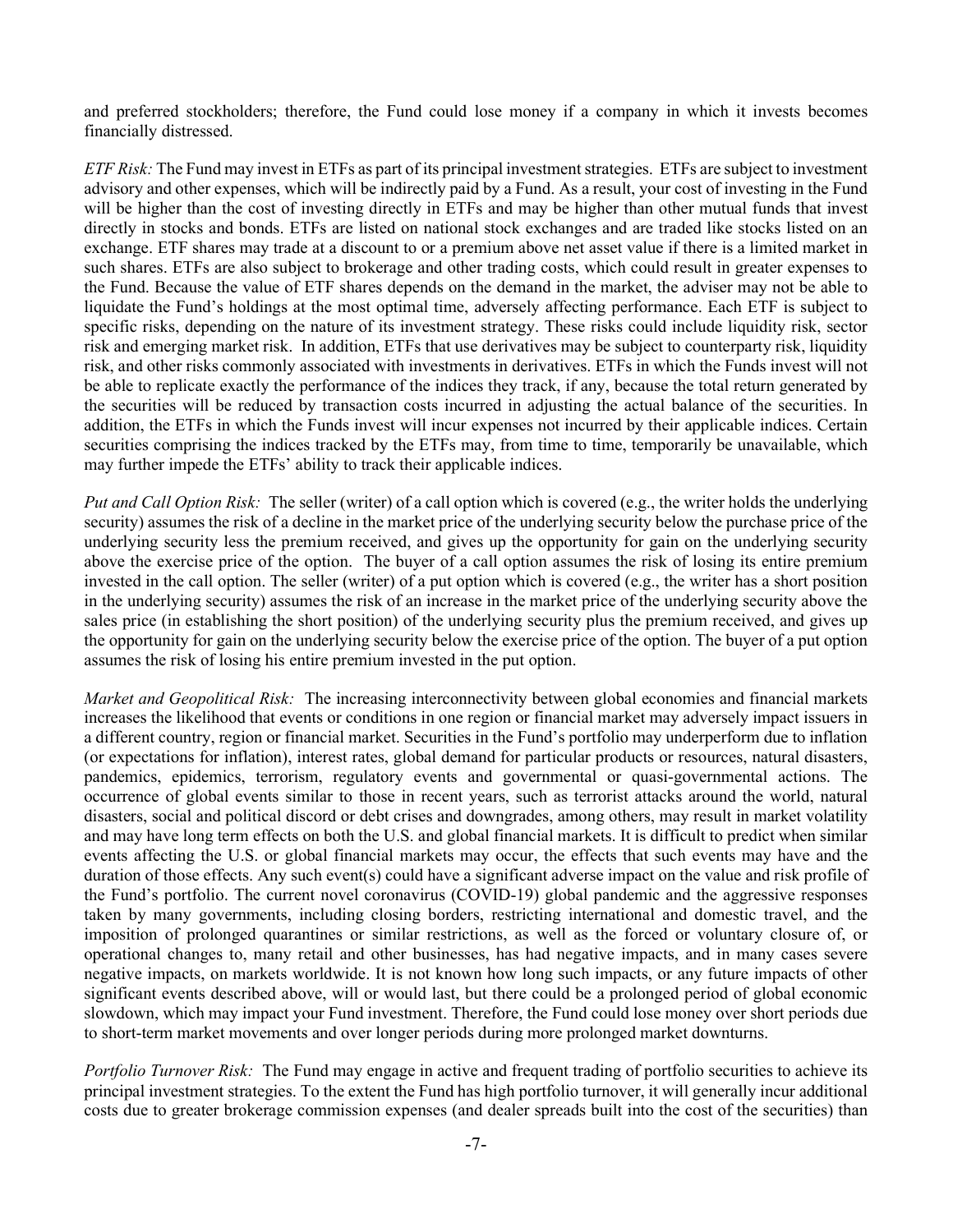those incurred by a Fund with a lower portfolio turnover rate. The higher portfolio turnover rate may result in the realization for federal income tax purposes of additional net capital gains, which also may result in substantial ordinary income to shareholders. These factors may negatively affect the Fund's performance.

Cybersecurity Risks: The computer systems, networks and devices used by the Fund and its service providers to carry out routine business operations employ a variety of protections designed to prevent damage or interruption from computer viruses, network failures, computer and telecommunication failures, infiltration by unauthorized persons and security breaches. Despite the various protections utilized by the Fund and its service providers, systems, networks, or devices potentially can be breached. The Fund and its shareholders could be negatively impacted as a result of a cybersecurity breach. Cybersecurity breaches can include unauthorized access to systems, networks, or devices; infection from computer viruses or other malicious software code; and attacks that shut down, disable, slow, or otherwise disrupt operations, business processes, or website access or functionality. Cybersecurity breaches may cause disruptions and impact the Fund's business operations, potentially resulting in financial losses; interference with the Fund's ability to calculate its net asset value; impediments to trading; the inability of the Fund, the Adviser, and other service providers to transact business; violations of applicable privacy and other laws; regulatory fines; penalties, reputational damage, reimbursement or other compensation costs, or additional compliance costs; as well as the inadvertent release of confidential information.

# Portfolio Holdings Disclosure

A description of the Fund's policies regarding the release of portfolio holdings information is available in the Fund's Statement of Additional Information. Shareholders may request portfolio holdings schedules at no charge by calling 1-866-706-9790.

# MANAGEMENT OF THE FUND

Frank Capital Partners LLC (the "Adviser") is a Delaware limited liability company located at 781 Crandon Blvd. Unit 602, Key Biscayne, FL 33149. The Adviser became investment advisor for the Fund on August 1, 2020. The Adviser also provides investment advisory services to individual clients, including high net worth individuals. The Adviser has adopted an allocation policy to ensure that investment opportunities are fairly and equitably allocated among clients so as not to favor any client or group of clients over any other. The Adviser has been in existence since June 27, 2003. Prior to August 31, 2020, the Fund was managed by Leigh Baldwin & Co., LLC and pursued a different investment strategy.

For the fiscal year ended June 30, 2021, the Fund paid the Adviser a fee equal to 0.99% of its average daily net assets under a management agreement (the "Management Agreement"), which was last renewed on June 30, 2021. Under the terms of the Management Agreement with the Fund, the Adviser manages the Fund's investments subject to oversight of the Board; furnishes investment advice to the Fund on the basis of a continuous review of the portfolio; and recommends to the Fund when and to what extent securities should be purchased or sold. As compensation for its management services, the Fund is obligated to pay the Adviser a fee computed and accrued daily and paid monthly at an annual rate of 0.99% of the average daily net assets of the Fund.

The Adviser has contractually agreed to defer its fees and to reimburse expenses, exclusive of any front-end or contingent deferred loads, taxes, leverage interest, brokerage commissions, expenses incurred in connection with any merger or reorganization, dividend expense on securities sold short, underlying fund fees, 12b-1 fees and expenses or extraordinary expenses such as litigation, at least until August 31, 2025, so that the Fund's total annual operating expenses will not exceed 1.49%, subject to possible recoupment from the Fund in future years on a rolling 3-year basis (within the 3 years after the fees have been deferred or reimbursed) if such recoupment can be achieved within the foregoing expense limits. The agreement can be terminated at any time by the Board. A discussion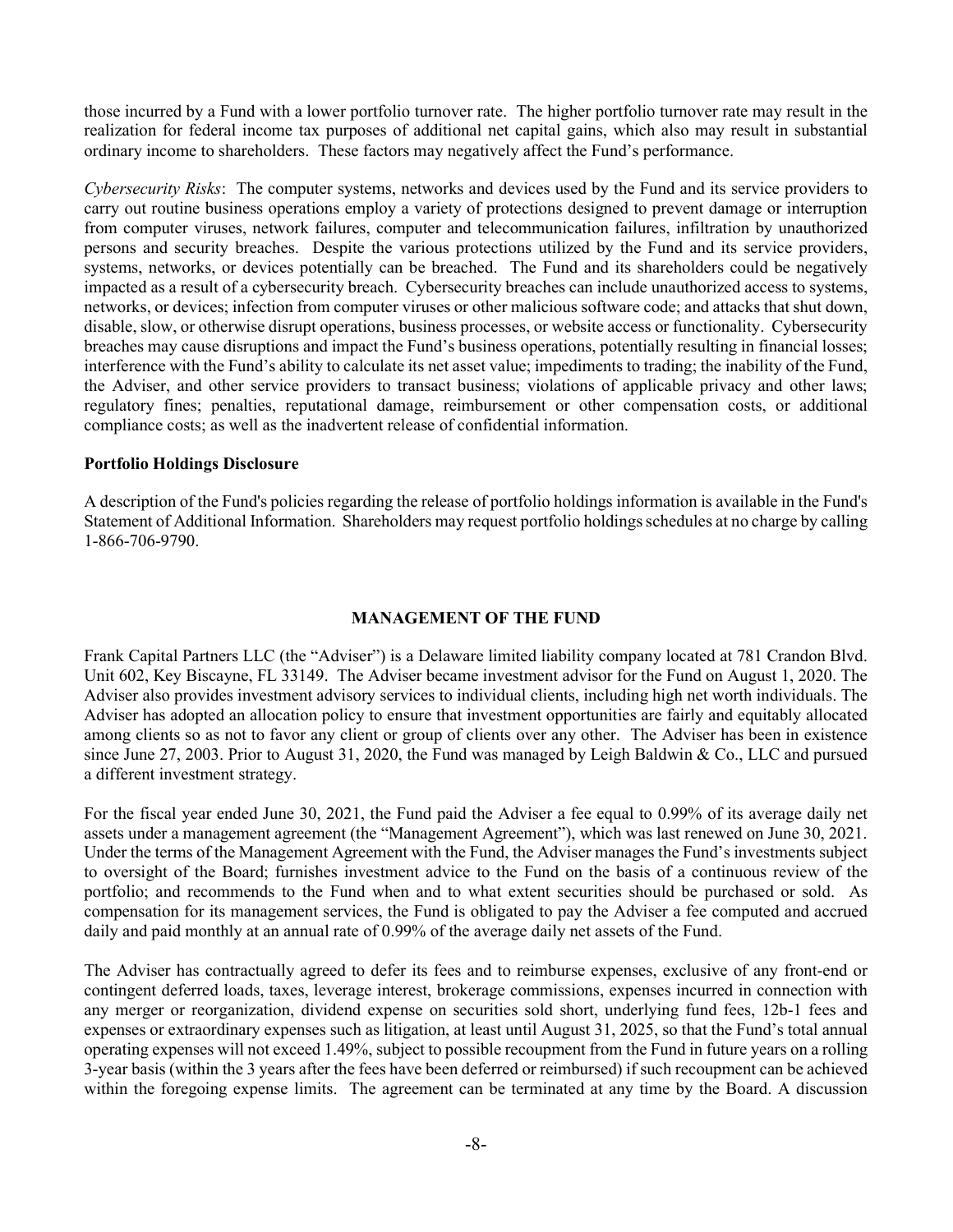regarding a basis for the Board's approval of the advisory agreement is available in the Fund's annual report dated June 30, 2021.

### PURCHASING FUND SHARES

### Determination of Net Asset Value

Shares of the Fund are sold at net asset value ("NAV"). The Fund's NAV per share is determined by adding the value of all the Fund's securities, cash, and other assets, including accrued interest and dividends, less all liabilities, including accrued expenses, and then dividing by the total number of shares outstanding. The Fund's NAV changes every day. The NAV is determined each business day following the close of trading on the New York Stock Exchange ("NYSE") (normally 4:00 p.m. Eastern Time ("ET")) Monday through Friday, exclusive of Dr. Martin Luther King, Jr. Day, Presidents' Day, Good Friday, Memorial Day, Independence Day, Labor Day, Thanksgiving, Christmas Day and New Year's Day. On occasion, the NYSE will close before 4:00 p.m. ET. When that happens, the Fund's NAV will be calculated as of the time the NYSE closes.

Securities held by the Fund for which market quotations are readily available are valued at current market value. If market prices are not available or, in the Adviser's opinion, market prices do not reflect fair value, or if an event occurs after the close of trading (but prior to the time the NAV is calculated) that materially affects fair value, the Adviser will value the Fund's assets at their fair value according to policies approved by, and under the ultimate supervision of, the Board. For example, if trading in a portfolio security is halted as permitted by the Securities and Exchange Commission ("SEC") and does not resume before the Fund calculates its NAV, the Adviser may need to price the security using the Fund's fair value pricing policies. Without a fair value price, short term traders could take advantage of the arbitrage opportunity and dilute the NAV of long-term investors. Fair valuation of the Fund's portfolio securities can serve to reduce arbitrage opportunities available to short term traders, but there is no assurance that fair value pricing policies will prevent dilution of the Fund's NAV by short term traders. The Board will review all securities fair valued by the Adviser on an ongoing basis.

#### Purchasing Fund Shares

Purchase requests received by the Fund's transfer agent in good order before the close of the NYSE (normally 4:00 p.m. ET) will receive the NAV calculated that day. Purchase requests received by the Fund's transfer agent after the close of the NYSE will receive the NAV calculated following the close of the NYSE on the next following business day. The Fund reserves the right at its sole discretion to reject purchase orders when, in the judgment of management, such rejection is in the best interest of the Fund.

### Opening An Account

To help the government fight the funding of terrorism and money laundering activities, federal law requires all financial institutions to obtain, verify, and record information that identifies each person who opens an account. When you open an account, we will ask for your name, address, date of birth, and other information that will allow us to identify you. We may also ask for other identifying documents or information. We may not be able to open your account or complete a transaction for you until we are able to verify your identity.

Initial Investments: When making your initial purchase request, make sure your request is in good order. "Good order" means that your purchase request includes the name of the purchaser, the dollar amount of shares to be purchased, a completed account application, and a check payable to the West Hills Core Fund. Send the application and check via U.S. Mail or overnight courier to West Hills Core Fund, c/o Mutual Shareholder Services, LLC, 8000 Town Centre Drive, Suite 400, Broadview Heights, OH 44147.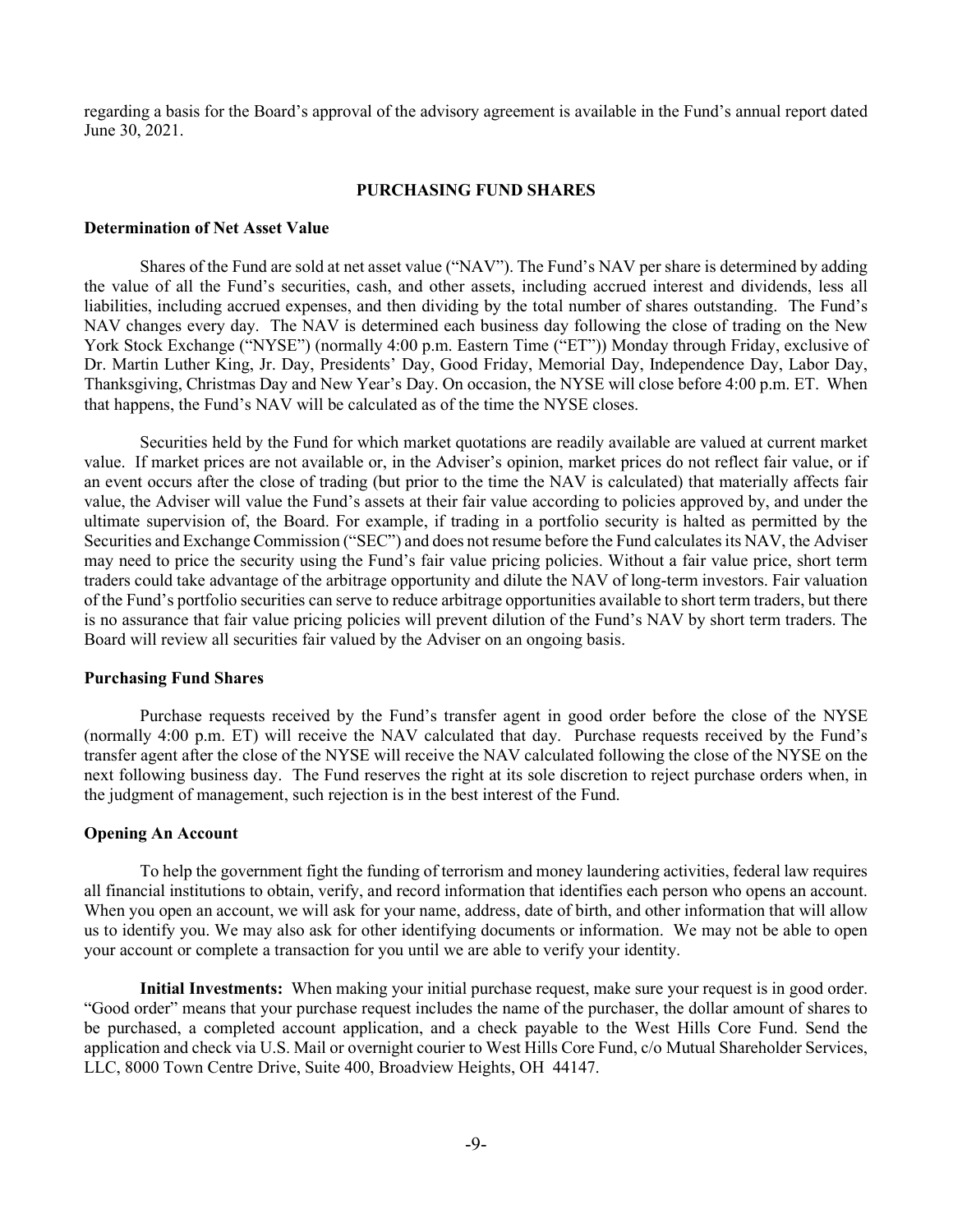Initial purchase of shares of the Fund may be made by application submitted to the Fund's transfer agent by mail or in person. A check made out to the West Hills Core Fund for the initial share purchase should be included with the account application. The minimum purchase of shares is \$1,000. For the convenience of investors, an Account Application is included in every request for a Prospectus. To receive this information, visit our website at http://www.frankfunds.com, call the Fund's transfer agent toll free at 1-800-869-1679, or write to the Fund, c/o Mutual Shareholder Services, LLC, 8000 Town Centre Drive, Suite 400, Broadview Heights, OH 44147. You also may make your initial purchase by wiring funds from your bank, which may charge you a fee for doing so. To wire money, you must call the Fund's transfer agent at 1-800-869-1679 to notify the Fund of your purchase and obtain an account number and wire instructions.

Wire orders will be accepted only on a day on which the Fund, the custodian, and the transfer agent are open for business. A wire purchase will not be considered made until the wired money is received and the purchase is accepted by the Fund. Any delays that may occur in wiring money, including delays that may occur in processing by the banks, are not the responsibility of the Fund or the transfer agent. The Fund presently charges no fee for the receipt of wired funds, but the Fund may charge shareholders for this service in the future.

 The Fund reserves the right at its sole discretion to terminate the offering of its shares made by this Prospectus at any time and to reject purchase applications when, in the judgment of management, such termination or rejection is in the best interest of the Fund.

Subsequent Purchases: Subsequent purchases may be made by mail, wire, or in person. A subsequent purchase is in good order when your purchase request includes the name of the account holder, the dollar amount of shares to be purchased, and a check payable to the West Hills Core Fund. The minimum subsequent purchase is \$100. You may also purchase shares of the Fund by wiring funds from your bank, which may charge you a fee for doing so. To wire money, you must call the Fund's transfer agent, at 1-800-869-1679 to notify the Fund of your purchase and obtain wire instructions.

# REDEEMING FUND SHARES

### Redemption Requirements

The Fund typically expects that it will take up to 7 days following the receipt of your redemption request to pay out redemption proceeds by check or electronic transfer. The Fund typically expects to pay redemptions from cash, cash equivalents, proceeds from the sale of Fund shares, any lines of credit, and then from the sale of portfolio securities. These redemption payment methods will be used in regular and stressed market conditions.

Shareholders may redeem all or any part of their shares on any day the Fund is open for business. To sell Fund shares, call the Fund's transfer agent at 888-217-5426 or send written instructions, signed by the shareholder(s) with the proper signature guarantee, if applicable, via U.S. Mail or overnight courier to West Hills Core Fund, c/o Mutual Shareholder Services, LLC, 8000 Town Centre Drive, Suite 400, Broadview Heights, OH 44147.

A signature guarantee is designed to protect the Fund and its shareholders from fraud. A signature guarantee is required to redeem shares in the following situations:

- The redemption is for more than \$25,000.
- The proceeds are to be mailed to an address other than the registered address of record.
- A change of address request has been received by the Transfer Agent within the last 15 days.
- Ownership of the account has changed.

A signature guarantee verifies the authenticity of the shareholders signature and the guarantor must be an eligible guarantor. To be eligible, the guarantor must be a participant in the STAMP program (a Securities Transfer Agents Medallion Program) or the Stock Exchange Medallion Program. Signature guarantees can be obtained from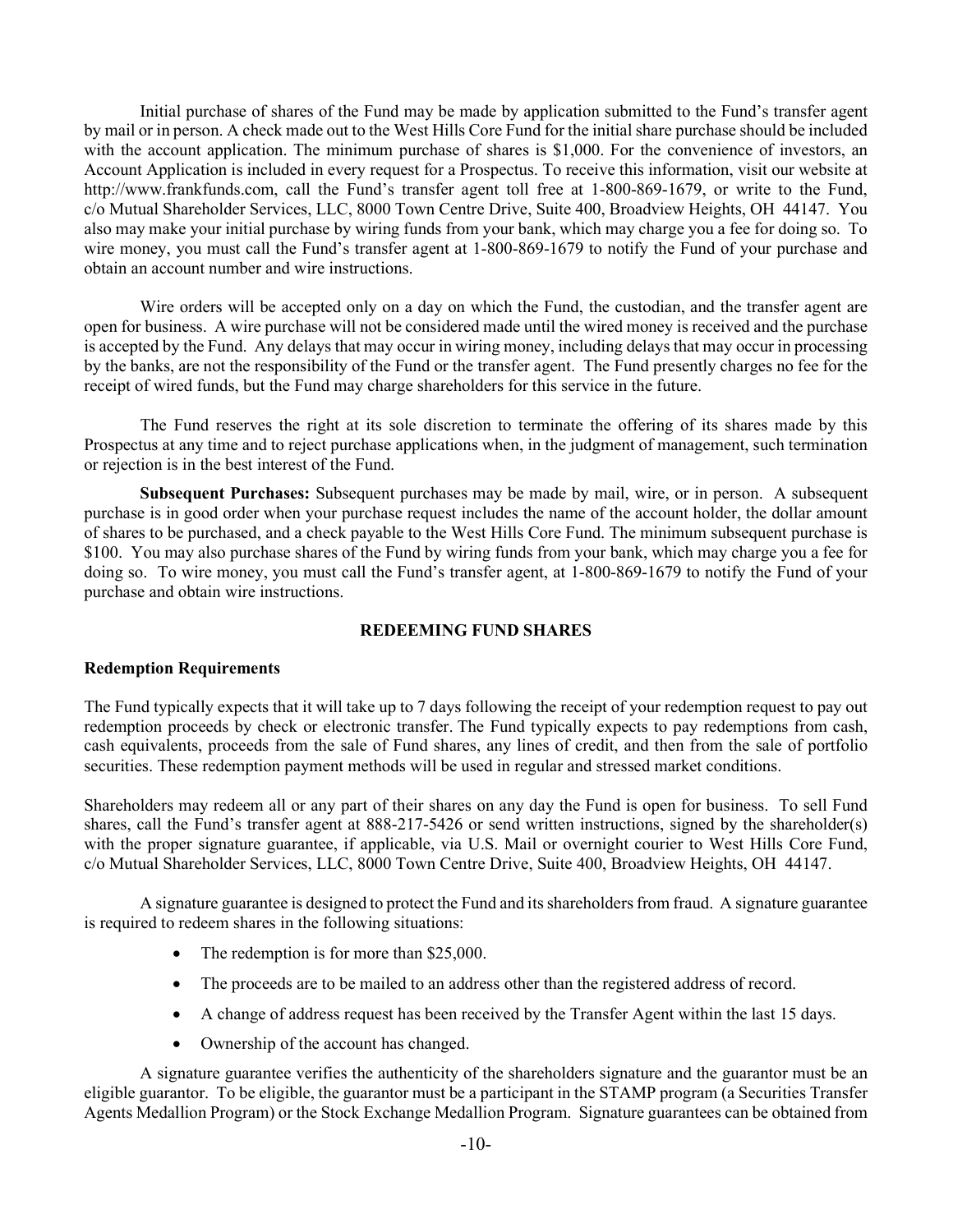most banks, savings and loan associations, trust companies, credit unions, broker/dealers, and FINRA member firms. The Fund will not make checks payable to any person other than the shareholder(s) of record or financial intermediaries for the benefit of shareholder(s) of record.

### Redemption Price

The redemption price is the NAV next determined after notice is received by the Fund for redemption of shares, minus the amount of any applicable redemption fee. The proceeds received by the shareholder may be more or less than his/her cost of such shares, depending upon the NAV at the time of redemption and the difference should be treated by the shareholder as a capital gain or loss for federal and state income tax purposes.

### Redemption Fee/Market Timing

The Fund discourages and does not accommodate market timing. Market timing is an investment strategy using frequent purchases and redemptions and/or exchanges in an attempt to profit from short term market movements. Market timing may result in dilution of the value of Fund shares held by long term shareholders, disrupt portfolio management, and increase Fund expenses for all shareholders. The Board has adopted a policy requiring the Fund's transfer agent to monitor shareholder activity for purchases and redemptions and/or exchanges that reasonably indicate market timing activity. The transfer agent does not employ an objective standard and may not be able to identify all market timing activity or may misidentify certain trading activity as market timing activity. The Board also has adopted a redemption policy to discourage short term traders and/ or market timers from investing in the Fund. A 2% fee will be assessed against investment proceeds withdrawn within 5 business days of investment. Shares held longest will be treated as being redeemed first and shares held shortest as being redeemed last. The redemption fee is intended to offset the costs associated with short-term shareholder trading and is retained by the Fund. The redemption fee is applied uniformly in all cases. While the Fund attempts to deter market timing, there is no assurance that it will be able to identify and eliminate all market timers. For example, certain accounts called "omnibus accounts" include multiple shareholders. Omnibus accounts typically provide the Fund with a net purchase or redemption request on any given day where purchasers of Fund shares and redeemers of Fund shares are netted against one another and the identity of individual purchasers and redeemers whose orders are aggregated is not known by the Fund. The netting effect often makes it more difficult to apply redemption fees, and there can be no assurance that the Fund will be able to apply the fee to such accounts in an effective manner. Brokers maintaining omnibus accounts with the Fund have agreed to provide shareholder transaction information, to the extent known to the broker, to the Fund upon request. If the Fund becomes aware of market timing in an omnibus account, it will work with the broker maintaining the omnibus account to identify the shareholder engaging in the market timing activity. In addition to the redemption fee, the Fund reserves the right to reject any purchase order for any reason, including purchase orders that it does not think are in the best interest of the Fund or its shareholders or if the Fund thinks that trading is abusive.

## Redemption Payment

The Fund may suspend the right of redemption or postpone the date of payment if: the NYSE is closed for other than customary weekend or holiday closings, trading on the NYSE is restricted as determined by the SEC, the SEC has permitted such postponement, or the SEC has determined that an emergency exists. The Fund intends to make payments in cash, however, the Fund reserves the right to make payments in kind. It should be noted that shareholders will incur brokerage costs when selling the securities received as part of an in kind distribution. Shareholders would also have continuing market risk by holding these securities. The Fund will not issue in kind redemptions using illiquid securities. To the extent feasible, the Fund expects that a redemption in kind would be a pro rata allocation of the Fund's portfolio.

## DIVIDENDS, DISTRIBUTIONS, AND TAXES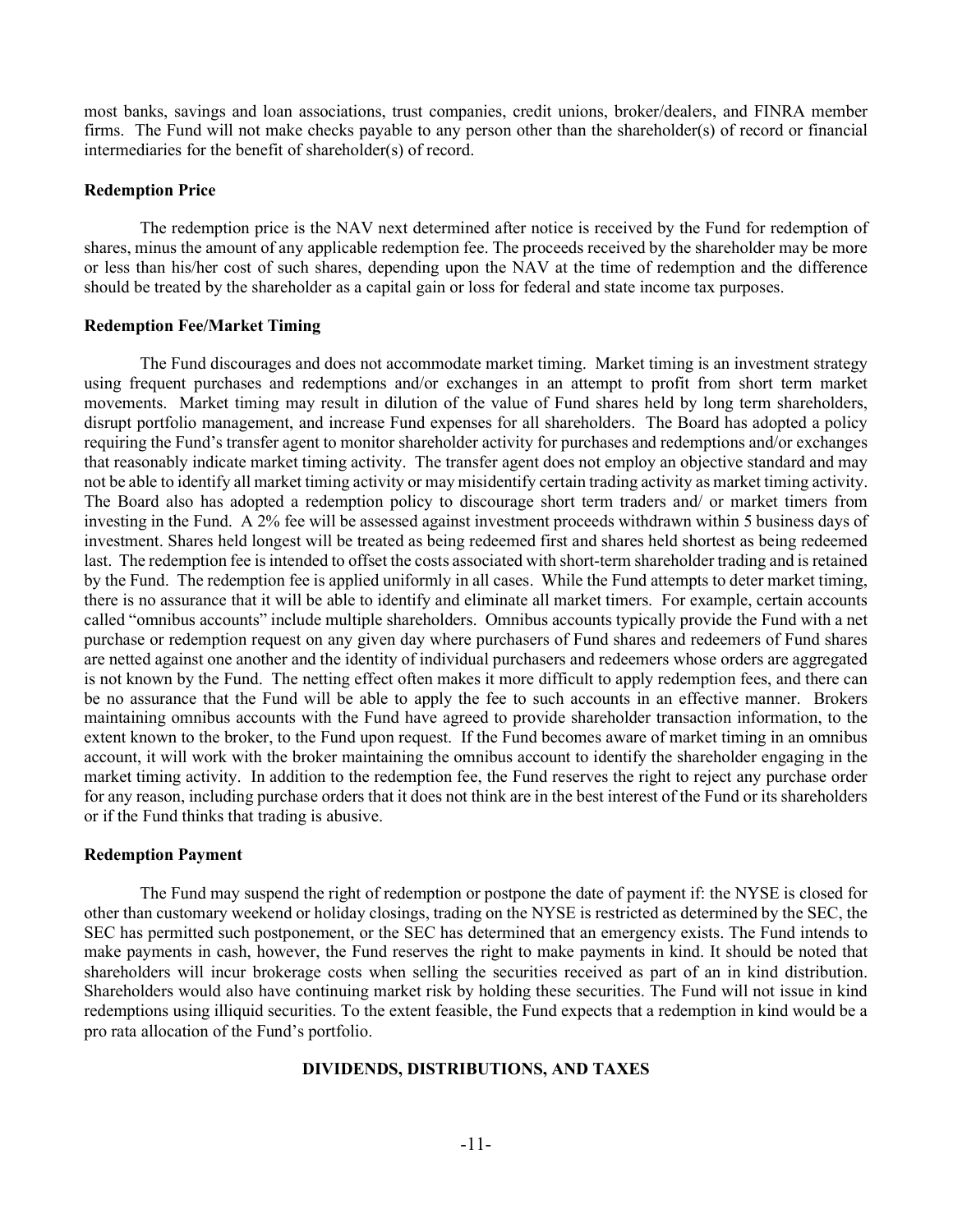### Dividends and Distributions

The Fund typically distributes substantially all of its net investment income in the form of dividends and taxable capital gains to its shareholders. These distributions are automatically reinvested in the Fund unless you request cash distributions on your application or through a written request. The Fund expects that its distributions will consist primarily of capital gains.

### Taxes

In general, selling or exchanging shares of the Fund and receiving distributions (whether reinvested or taken in cash) are taxable events. Depending on the purchase price and the sale price, you may have a gain or a loss on any shares sold. Any tax liabilities generated by your transactions or by receiving distributions are your responsibility. You may want to avoid making a substantial investment when the Fund is about to make a taxable distribution because you would be responsible for any taxes on the distribution regardless of how long you have owned your shares.

Early each year, the Fund will mail to you a statement setting forth the federal income tax information for all distributions made during the previous year. If you do not provide your taxpayer identification number, your account will be subject to backup withholding.

The tax considerations described in this section do not apply to tax-deferred accounts or other non-taxable entities. Because each investor's tax circumstances are unique, please consult with your tax adviser about your investment.

### DISTRIBUTION AND SERVICE FEES

The Fund has adopted a plan under Rule 12b-1 of the 1940 Act that allows the Fund to pay distribution and service fees annually for the sale and distribution of shares and servicing of shareholders ("12b-1 fees"). Effective July 1, 2018, the Fund incurs no 12b-1 fees under the plan. The 12b-1 fees may be paid to other broker-dealers or financial institutions for providing certain services to shareholders. Distribution and service fees are subject to the limitations contained in the sales charge rule of the Financial Industry Regulatory Authority.

In connection with sales of Fund shares, a dealer may receive sales charges and Fund distribution and service fees as described below. Sales charges, distribution fees, and service fees paid to investment dealers may vary. In addition, the principal underwriter, out of its own resources, may make cash payments to certain dealers who provide marketing support, transaction processing and/or administrative services, and, in some cases, include the Fund in specialized selling programs. Payments made by the principal underwriter to a dealer may be significant and are typically in the form of fees based on Fund sales, assets, transactions processed, and/or accounts attributable to that dealer. Dealers also may receive amounts from the principal underwriter in connection with educational or due diligence meetings that include information concerning the Fund. The principal underwriter may pay or allow other promotional incentives or payments to dealers to the extent permitted by applicable laws and regulations.

Certain dealers that maintain "street name" or omnibus accounts provide sub-accounting, recordkeeping, and/or administrative services to the Fund and are compensated for such services by the Fund. As used in this Prospectus, the term "dealer" includes any broker, dealer, bank (including bank trust departments), registered investment adviser, financial planner, retirement plan administrator, their designated intermediaries, and any other firm having a selling, administration, or similar agreement with the principal underwriter or its affiliates.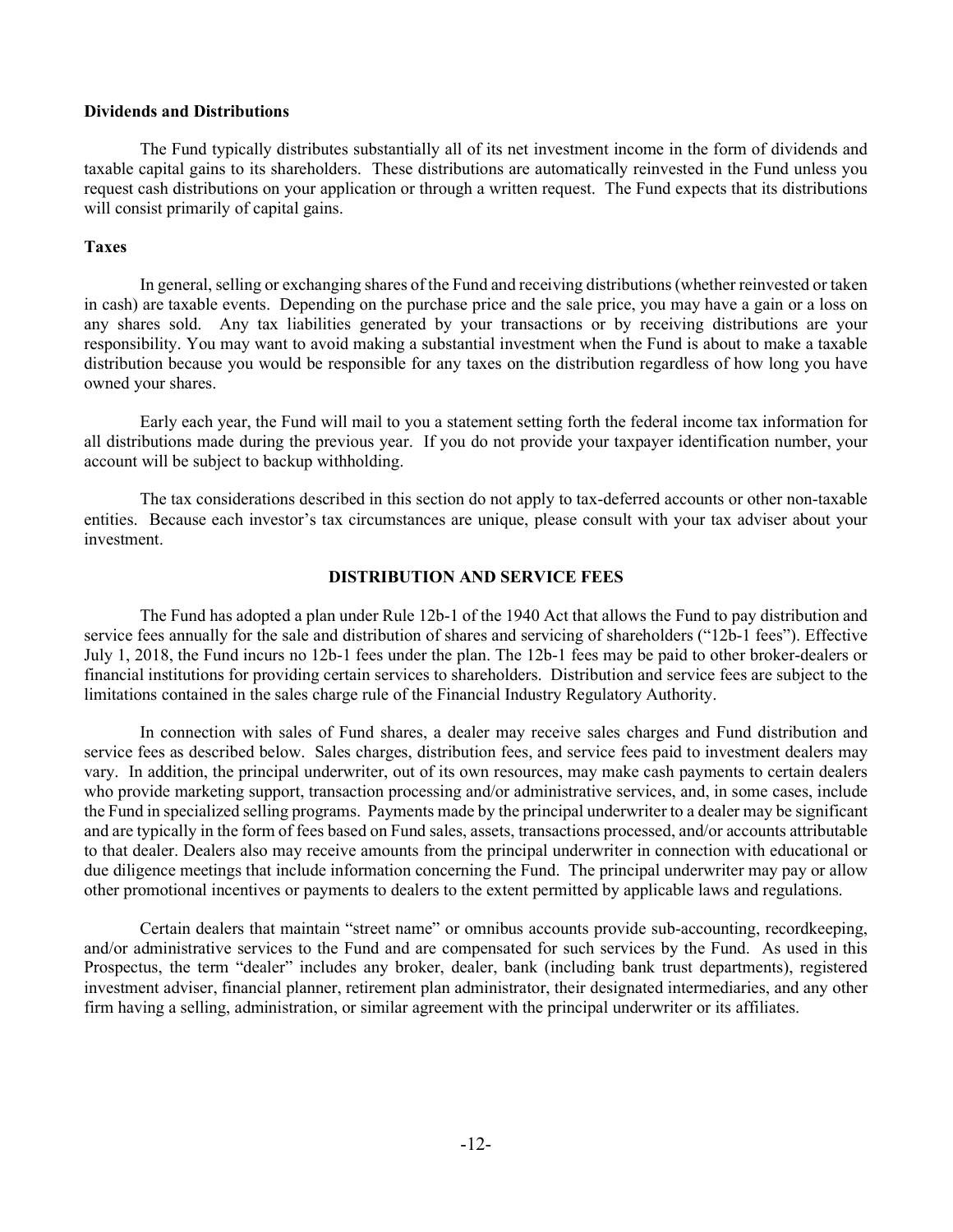## FINANCIAL HIGHLIGHTS

The following table is intended to help you better understand the Fund's financial performance for the past five years. Certain information reflects financial results for a single Fund share. Total return represents the rate you would have earned (or lost) on an investment in the Fund, assuming reinvestment of all dividends and distributions. The information was audited by Sanville & Company, whose report, along with the Fund's financial statements, are included in the Fund's annual report, which is available upon request. The Financial highlights are for periods when the Fund was advised by Leigh Baldwin & Co., LLC, the Fund's previous investment adviser.

|                                               |    |                         | <b>Years Ended</b> |               |            |               |            |              |            |
|-----------------------------------------------|----|-------------------------|--------------------|---------------|------------|---------------|------------|--------------|------------|
|                                               |    | 6/30/2021               | 6/30/2020          |               | 6/30/2019  |               | 6/30/2018  |              | 6/30/2017  |
| Net Asset Value, at Beginning of Period       | \$ | 6.88                    | \$<br>6.87         | \$            | 6.87       | $\frac{1}{2}$ | 6.90       | \$           | 7.01       |
| Income From Investment Operations:            |    |                         |                    |               |            |               |            |              |            |
| Net Investment Income *                       |    | 0.01                    | 0.08               |               | 0.09       |               | 0.08       |              | (0.01)     |
| Net Loss on Securities (Realized and          |    | 1.65                    | Ξ                  |               | (0.01)     |               | (0.04)     |              | (0.10)     |
| Unrealized)                                   |    |                         |                    |               |            |               |            |              |            |
| <b>Total from Investment Operations</b>       |    | 1.66                    | 0.08               |               | 0.08       |               | 0.04       |              | (0.11)     |
| Distributions:                                |    |                         |                    |               |            |               |            |              |            |
| Net Investment Income                         |    | (0.04)                  | (0.07)             |               | (0.08)     |               | (0.07)     |              |            |
| <b>Realized Gains</b>                         |    |                         |                    |               |            |               |            |              |            |
| <b>Total from Distributions</b>               |    | (0.04)                  | (0.07)             |               | (0.08)     |               | (0.07)     |              |            |
| Redemption                                    |    |                         |                    |               |            |               |            |              |            |
| Fees ***                                      |    |                         |                    |               |            |               |            |              |            |
| Net Asset Value, at End of Period             | S  | 6.50                    | \$<br>6.88         | <sup>\$</sup> | 6.87       | \$            | 6.87       | \$           | 6.90       |
| Total Return **                               |    | 24.17%                  | 1.19%              |               | 1.20%      |               | 0.59%      |              | $(1.57)\%$ |
| Ratios/Supplemental Data:                     |    |                         |                    |               |            |               |            |              |            |
| Net Assets at End of Period (Thousands)       | \$ | 4,380                   | \$<br>141S         |               | 2,317      | $\mathbb{S}$  | 2,427      | $\mathbb{S}$ | 2,620      |
| <b>Before Reimbursement:</b>                  |    |                         |                    |               |            |               |            |              |            |
| Ratio of Expenses to Average Net Assets       |    | 4.84% (a)               | 4.55%              |               | 4.34%      |               | 4.90%      |              | 4.46%      |
| Ratio of Net Investment Income (Loss) to      |    | $(3.16)\%$              | $(2.42)\%$         |               | $(1.86)\%$ |               | $(1.99)\%$ |              | $(2.90)\%$ |
| <b>Average Net Assets</b>                     |    |                         |                    |               |            |               |            |              |            |
| After Reimbursement:                          |    |                         |                    |               |            |               |            |              |            |
| Ratio of Expenses to Average Net Assets       |    | $1.56\%$ <sup>(b)</sup> | 1.00%              |               | 1.12%      |               | 1.75%      |              | 1.75%      |
| Ratio of Net Investment Income to Average Net |    |                         |                    |               |            |               |            |              |            |
| Assets                                        |    | 0.13%                   | 1.33%              |               | 1.36%      |               | 1.16%      |              | $(0.19)\%$ |
| Portfolio Turnover                            |    | 24.54%                  | 1276.41%           |               | 1128.92%   |               | 686.85%    |              | 372.87%    |

\* Per share net investment income has been determined on the basis of average shares outstanding during the period.

\*\* Assumes reinvestment of dividends.

\*\*\* The Fund will impose a 2% redemption fee on shares redeemed within 5 business days of purchase.

(a) Expenses before reimbursements (excluding interest expense for options trading) was 4.75% for the year ended June 30, 2021.

(b) Expenses after reimbursements (excluding interest expense for options trading) was 1.47% for the year ended June 30, 2021.

+ On September 22, 2020, the Leigh Baldwin Total Return Fund was renamed to West Hills Tactical Core Fund and on October 24, 2021, the West Hills Tactical Core Fund was renamed to West Hills Core Fund.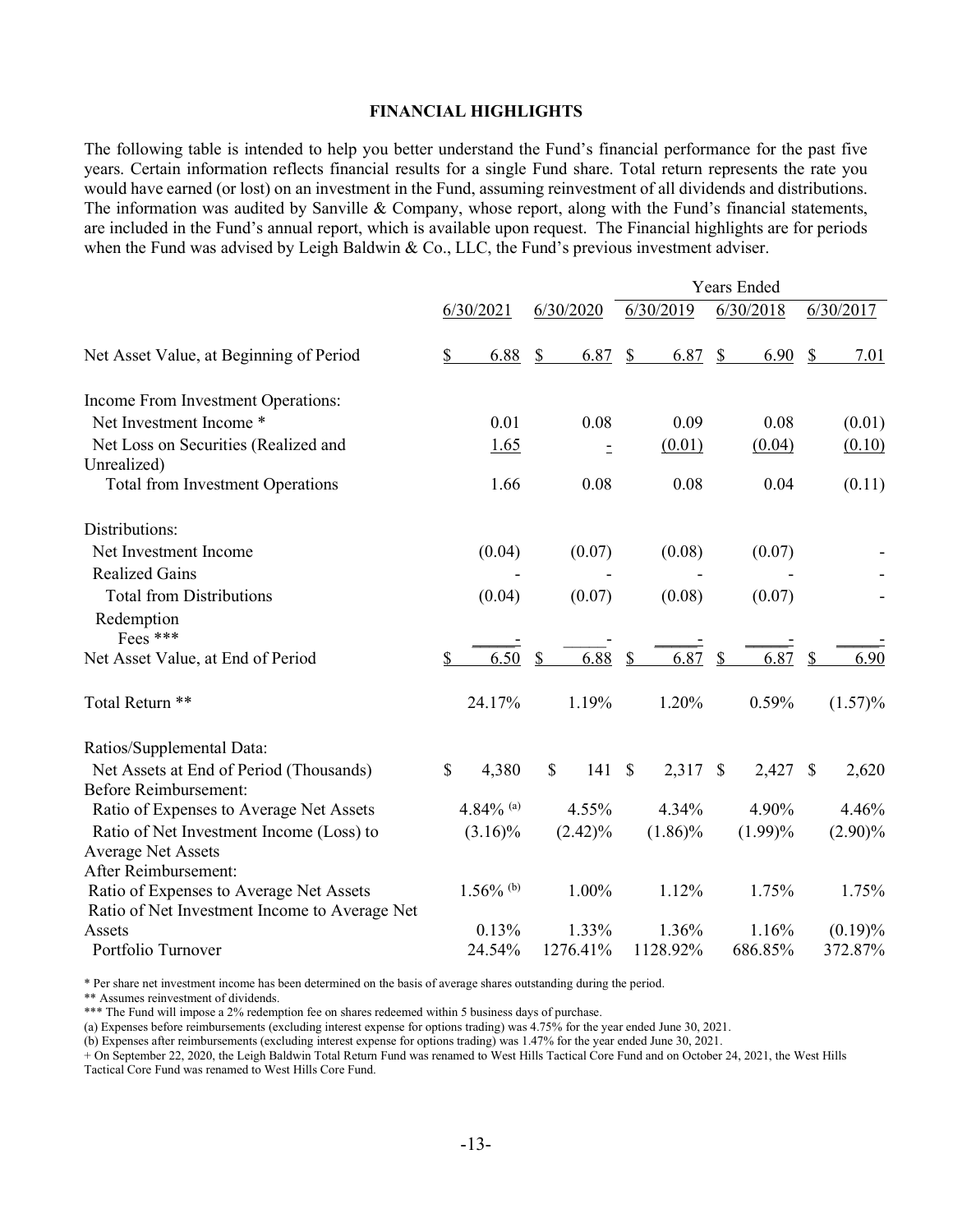# WEST HILLS CORE FUND

Rev. October 2021

# FACTS WHAT DOES THE WEST HILLS CORE FUND DO WITH YOUR PERSONAL INFORMATION?

| Why? | Financial companies choose how they share your personal information. Federal law gives<br>consumers the right to limit some but not all sharing. Federal law also requires us to tell you<br>how we collect, share, and protect your personal information. Please read this notice<br>carefully to understand what we do. |
|------|---------------------------------------------------------------------------------------------------------------------------------------------------------------------------------------------------------------------------------------------------------------------------------------------------------------------------|
|------|---------------------------------------------------------------------------------------------------------------------------------------------------------------------------------------------------------------------------------------------------------------------------------------------------------------------------|

| The types of personal information we collect and share depend on the product or service<br>you have with us. This information can include:<br>■ Social Security number and wire transfer instructions<br>What?<br>■ account transactions and transaction history<br>■ investment experience and purchase history<br>When you are no longer a customer, we continue to share your information as described in<br>this notice. |
|------------------------------------------------------------------------------------------------------------------------------------------------------------------------------------------------------------------------------------------------------------------------------------------------------------------------------------------------------------------------------------------------------------------------------|
|                                                                                                                                                                                                                                                                                                                                                                                                                              |

| How? | All financial companies need to share customers' personal information to run their everyday<br>business. In the section below, we list the reasons financial companies can share their<br>customers' personal information; the reasons the West Hills Core Fund chooses to share;<br>and whether you can limit this sharing. |
|------|------------------------------------------------------------------------------------------------------------------------------------------------------------------------------------------------------------------------------------------------------------------------------------------------------------------------------|
|------|------------------------------------------------------------------------------------------------------------------------------------------------------------------------------------------------------------------------------------------------------------------------------------------------------------------------------|

| Reasons we can share your personal information                                                                                                      | Does the West Hills Core<br>Fund share? | Can you limit this<br>sharing? |  |  |  |
|-----------------------------------------------------------------------------------------------------------------------------------------------------|-----------------------------------------|--------------------------------|--|--|--|
| For our everyday business purposes -                                                                                                                |                                         |                                |  |  |  |
| such as to process your transactions, maintain your<br>account(s), respond to court orders and legal<br>investigations, or report to credit bureaus | Yes                                     | No.                            |  |  |  |
| For our marketing purposes -                                                                                                                        | No.                                     | We don't share                 |  |  |  |
| to offer our products and services to you                                                                                                           |                                         |                                |  |  |  |
| For joint marketing with other financial companies                                                                                                  | No.                                     | We don't share                 |  |  |  |
| For our affiliates' everyday business purposes -                                                                                                    |                                         |                                |  |  |  |
| information about your transactions and experiences                                                                                                 | No.                                     | We don't share                 |  |  |  |
| For our affiliates' everyday business purposes -                                                                                                    |                                         |                                |  |  |  |
| information about your creditworthiness                                                                                                             | No.                                     | We don't share                 |  |  |  |
| For nonaffiliates to market to you                                                                                                                  | No.                                     | We don't share                 |  |  |  |

Questions? | Call 1-800-869-1679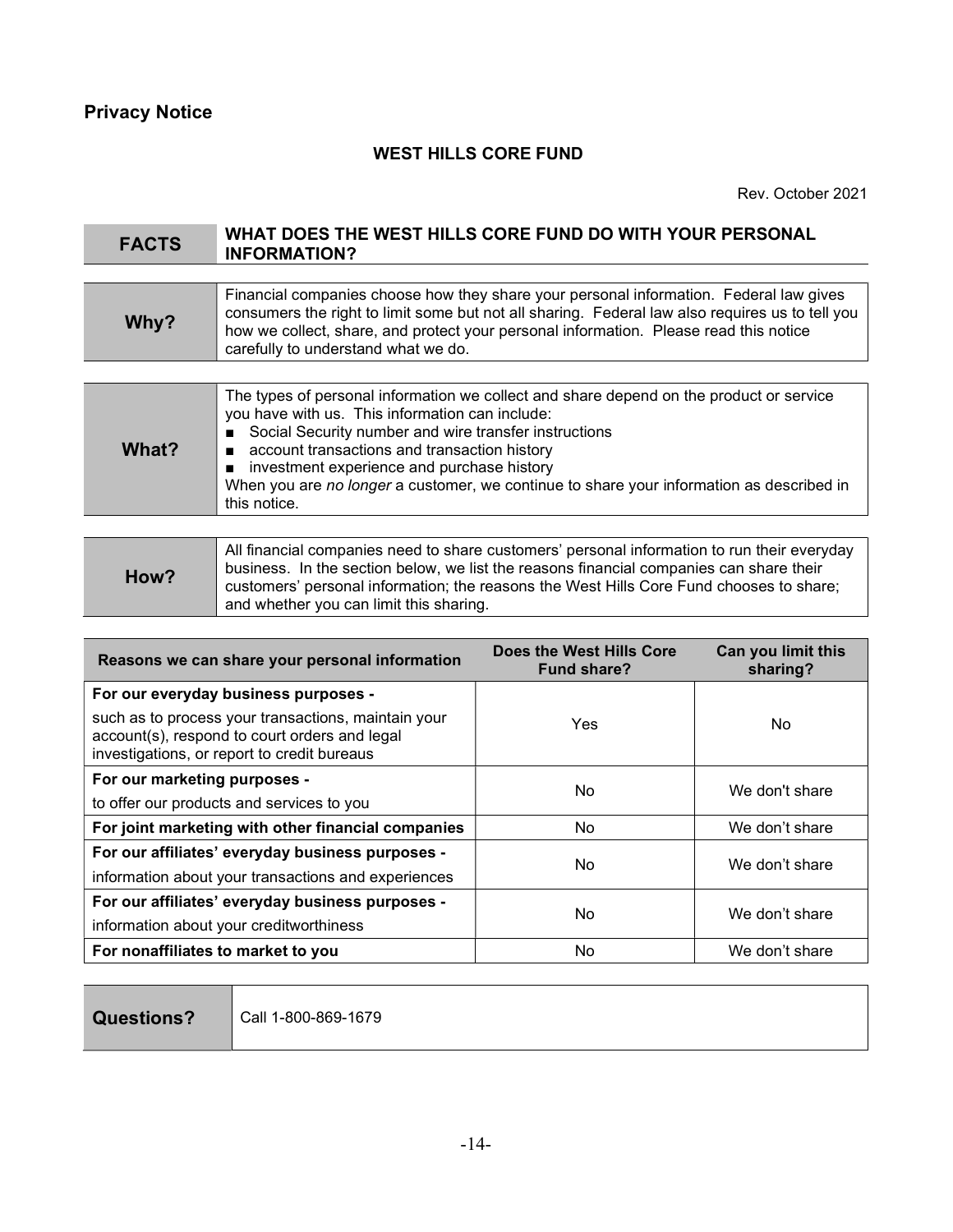| ae z<br>٠<br>r<br>سد |
|----------------------|
|----------------------|

| What we do                                                               |                                                                                                                                                                                                                          |  |  |  |  |
|--------------------------------------------------------------------------|--------------------------------------------------------------------------------------------------------------------------------------------------------------------------------------------------------------------------|--|--|--|--|
| How does the West Hills Core<br>Fund protect my personal<br>information? | To protect your personal information from unauthorized access<br>and use, we use security measures that comply with federal law.<br>These measures include computer safeguards and secured files<br>and buildings.       |  |  |  |  |
|                                                                          | We permit only authorized parties and affiliates (as permitted by<br>law) who have signed an agreement with us to have access to<br>customer information.                                                                |  |  |  |  |
| How does the West Hills Core                                             | We collect your personal information, for example, when you                                                                                                                                                              |  |  |  |  |
| Fund collect my personal<br>information?                                 | Give us your contact information<br>■                                                                                                                                                                                    |  |  |  |  |
|                                                                          | direct us to buy securities or direct us to sell your securities<br>■                                                                                                                                                    |  |  |  |  |
|                                                                          | Tell us where to send the money<br>■                                                                                                                                                                                     |  |  |  |  |
|                                                                          | We also collect your personal information from others, such as<br>credit bureaus, affiliates, or other companies.                                                                                                        |  |  |  |  |
| Why can't I limit all sharing?                                           | Federal law gives you the right to limit only                                                                                                                                                                            |  |  |  |  |
|                                                                          | sharing for affiliates' everyday business purposes-information<br>■<br>about your creditworthiness                                                                                                                       |  |  |  |  |
|                                                                          | affiliates from using your information to market to you                                                                                                                                                                  |  |  |  |  |
|                                                                          | sharing for nonaffiliates to market to you                                                                                                                                                                               |  |  |  |  |
|                                                                          | State laws and individual companies may give you additional<br>rights to limit sharing.                                                                                                                                  |  |  |  |  |
| <b>Definitions</b>                                                       |                                                                                                                                                                                                                          |  |  |  |  |
| <b>Affiliates</b>                                                        | Companies related by common ownership or control. They can be<br>financial and nonfinancial companies.<br>The West Hills Core Fund does not share with our affiliates.                                                   |  |  |  |  |
| Nonaffiliates                                                            | Companies not related by common ownership or control. They<br>can be financial and nonfinancial companies.<br>The West Hills Core Fund does not share with nonaffiliates so<br>$\blacksquare$<br>they can market to you. |  |  |  |  |
| Joint marketing                                                          | A formal agreement between nonaffiliated financial companies that<br>together market financial products or services to you.<br>The West Hills Core Fund doesn't jointly market.<br>$\blacksquare$                        |  |  |  |  |